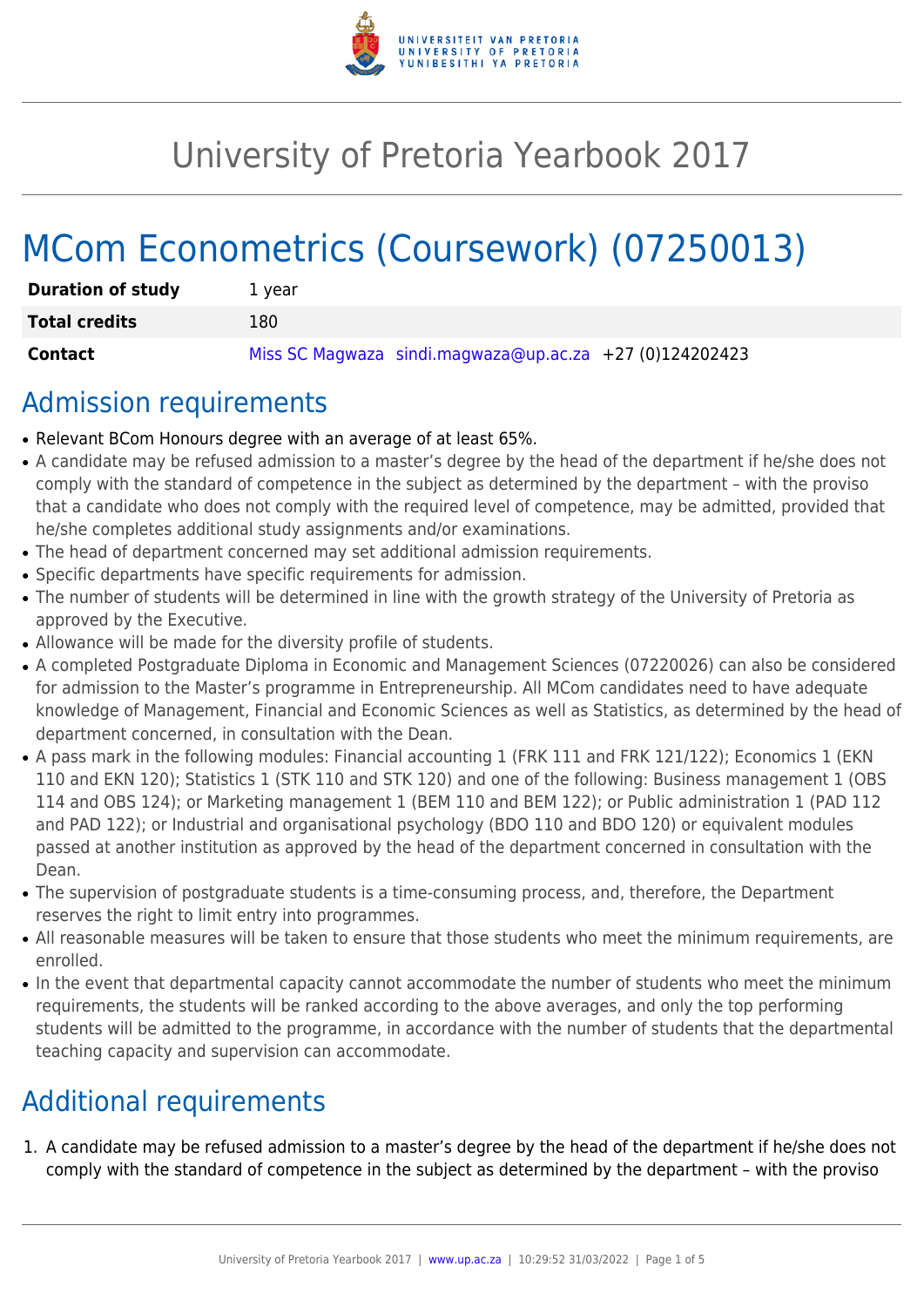

that a candidate who does not comply with the required level of competence, may be admitted, provided that he/she completes additional study assignments and/or examinations.

- 2. The head of department concerned may set additional admission requirements.
- 3. Specific departments have specific requirements for admission.
- 4. The number of students will be determined in line with the growth strategy of the University of Pretoria as approved by the Executive.
- 5. Allowance will be made for the diversity profile of students.
- 6. A completed Postgraduate Diploma in Economic and Management Sciences can also be considered for admission to the Master's programme in Entrepreneurship.

All MCom candidates need to have adequate knowledge of Management, Financial and Economic Sciences as well as Statistics, as determined by the head of department concerned, in consultation with the Dean. A pass mark in the following modules:

- Financial accounting 1 (FRK 111 and FRK 121/122);
- Economics 1 (EKN 110 and EKN 120):
- Statistics 1 (STK 110 and STK 120) and one of the following:
- Business management 1 (OBS 114 and OBS 124); or
- Marketing management 1 (BEM 110 and BEM 122); or
- Public administration 1 (PAD 112 and PAD 122); or
- Industrial and organisational psychology (BDO 110 and BDO 120) or equivalent modules passed at another institution as approved by the head of the department concerned in consultation with the Dean.

#### **Capacity limitations**

- The supervision of postgraduate students is a time-consuming process, and, therefore, the Department reserves the right to limit entry into programmes.
- All reasonable measures will be taken to ensure that those students who meet the minimum requirements, are enrolled.
- In the event that departmental capacity cannot accommodate the number of students who meet the minimum requirements, the students will be ranked according to the above averages, and only the top performing students will be admitted to the programme, in accordance with the number of students that the departmental teaching capacity and supervision can accommodate.

### Other programme-specific information

Research methodology 801 (EBW 801) is a prerequisite for the mini-dissertation. The module does not carry any credits.

Any other module on master's level approved by the head of department can constitute an elective.

Candidates who consider pursuing a doctoral degree are required to complete the MPhil (Economics).

A minimum number of at least five candidates are required to register before a module is presented.

The department furthermore reserves the right not to present a module if the particular expertise in that module is not available in the department for that year.

Each candidate is only allowed to register twice for a particular module. Exam entry in all subjects requires a minimum 40%. In order to continue on the programme, all students must receive exam entry in every module. Students cannot be registered on the programme more than two years.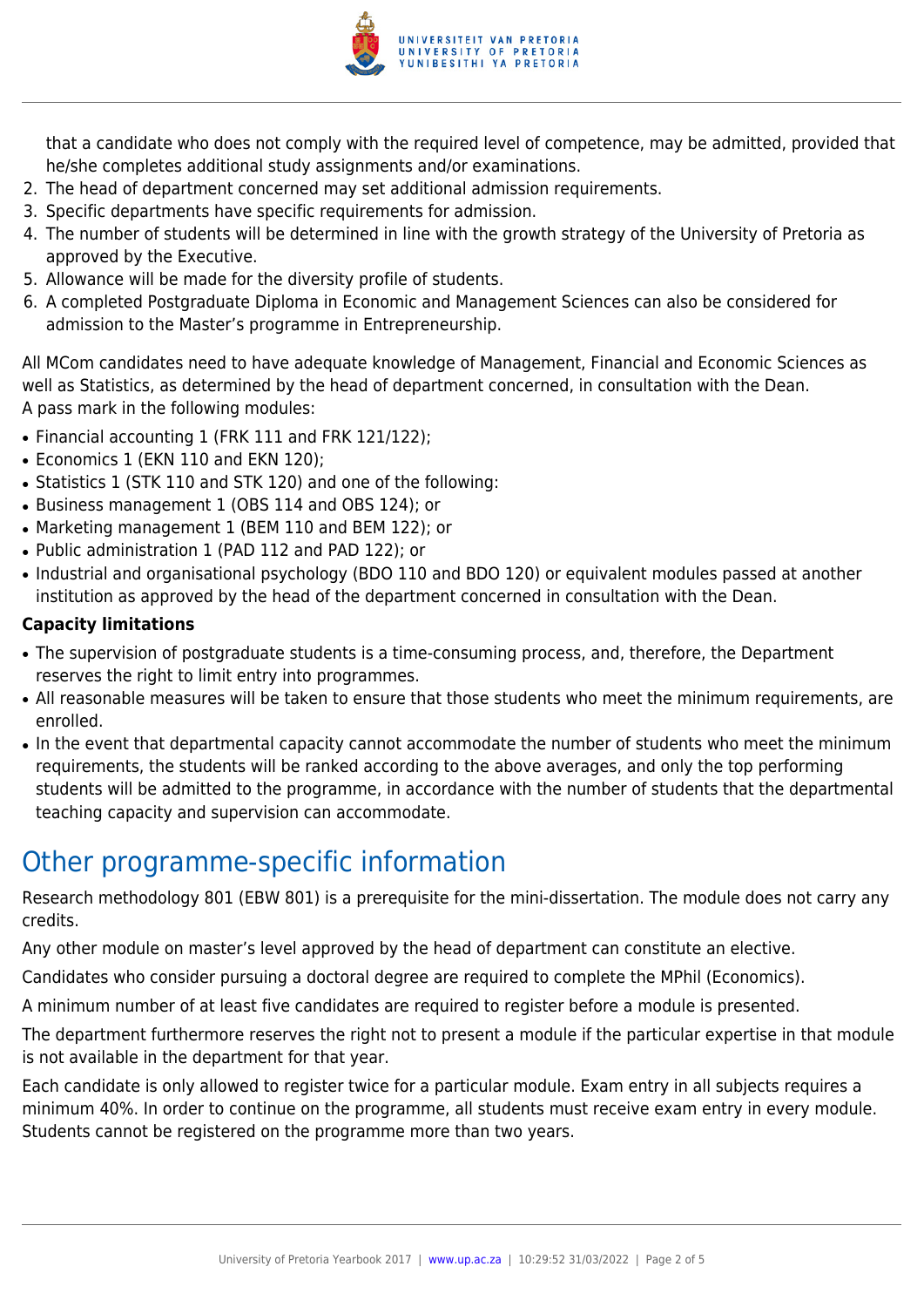

All students accepted into the programme will be required to attend an intensive Mathematics and Statistics session. At the end of this session, students will be required to write an exam. Those students who fail the exam and those who did not attend the abovementioned session will be deregistered from the programme. The Department will also reserve the right to request that those students who have failed or did not attend the Mathematics and Statistics session enrol for appropriate modules before they will be allowed to continue with the master's programme.

#### **Capacity limitations**

- The supervision of postgraduate students is a time-consuming process, and, therefore, the Department reserves the right to limit entry into programmes.
- All reasonable measures will be taken to ensure that those students who meet the minimum requirements, are enrolled.
- In the event that departmental capacity cannot accommodate the number of students who meet the minimum requirements, the students will be ranked according to the above averages, and only the top performing students will be admitted to the programme, in accordance with the number of students that the departmental teaching capacity and supervision can accommodate.
- The Department of Economics is serious about the need to develop students from previously disadvantaged backgrounds, and, therefore, additional marks, allowing for an increase in the average of up to two percentage points will be allocated to South African students from previously disadvantaged backgrounds.
- The Department of Economics also accepts that it has a responsibility to provide its own students with a seamless educational experience, and, therefore, additional marks, allowing for an increase in the average of up to one percentage point, will be allocated to students who previously studied at the University of Pretoria.

### Examinations and pass requirements

The pass mark for both a dissertation and a mini-dissertation is 50%. The provisions regarding pass requirements for dissertations, contained in General Regulation G.12.2, apply mutatis mutandis to minidissertations. A pass mark of at least 50% is required in the examination of each module.

### Research information

The research component comprises the writing of a mini-dissertation. The postgraduate programme manager will appoint a supervisor, based on the mutual interests of the candidate and the supervisor. Once a supervisor agrees to work with a candidate, the candidate will continue to work under the guidance of his/her supervisor to complete the research and to develop and finalise a mini-dissertation according to departmental guidelines and regulations.

The dissertation contributes 67% towards the total requirements for the degree.

#### **Dissertations/mini-dissertations/research reports, curricula and modules**

1. The degree programme requires that a dissertation/mini-dissertation/research article must be submitted in a field of study chosen from the fields covered for the honours degree, provided that the Dean may, on the recommendation of the head of department concerned, approve the replacement of the required dissertation by the successful completion of a prescribed number of module credits and a mini-dissertation/research article.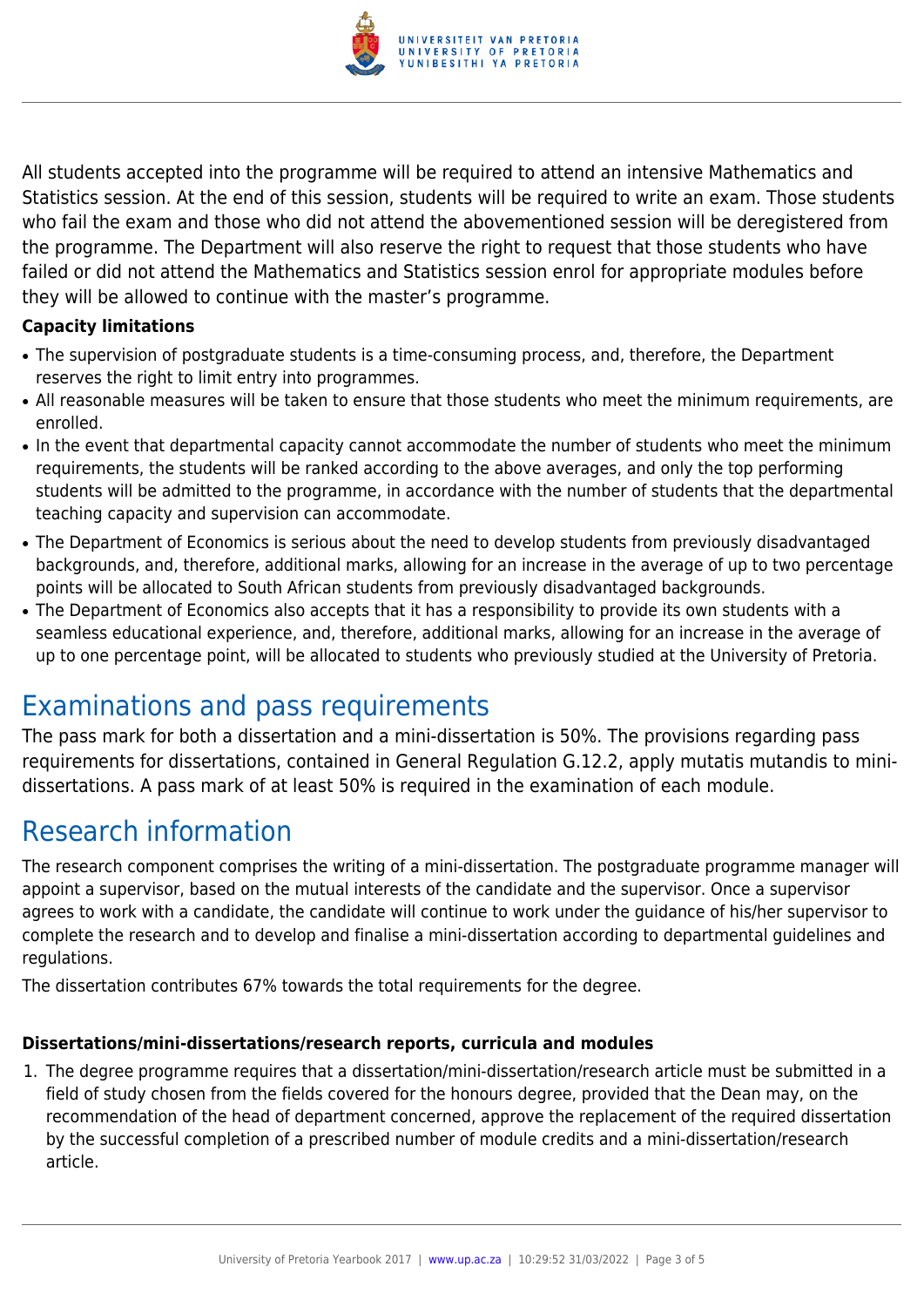

- 2. Information on modules, credits and syllabi is available, on request, from the head of department concerned.
- 3. A module in Research Methodology is compulsory in all programmes. The Dean may, on the recommendation of the head of department concerned, waive the prerequisites.
- 4. Sufficient number of bound copies of the thesis/dissertation must be submitted to the Head: Student Administration for examination, after permission is granted by the supervisor.

#### **Article for publication**

A dean may require, before or on submission of a dissertation, the submission of a draft article for publication to the supervisor. The draft article should be based on the research that the student has conducted for the dissertation and be approved by the supervisor concerned. The supervisor should then have the opportunity to take the paper through all the processes of revision and resubmission as may be necessary and/or appropriate in order to achieve publication.

#### **Submission of dissertation**

A dissertation is submitted to the Head: Student Administration, before the closing date for the various graduation ceremonies as announced annually.

For examination purposes, a student must, in consultation with the supervisor, submit a sufficient number of bound copies of the dissertation, printed on good quality paper and of good letter quality, to the Head: Student Administration. Permission to submit the dissertation in unbound form may be obtained from the supervisor concerned on condition that a copy of the final approved dissertation is presented to the examiners in bound format or electronic format.

In addition to the copies already mentioned, each successful student must submit a bound paper copy as well as two electronic copies of the approved dissertation to the Head: Student Administration in the format specified by the faculty and in accordance with the minimum standards set by the Department of Library Services, before 15 February for the Autumn graduation ceremonies and before 15 July for the Spring graduation ceremonies, failing which the degree will only be conferred during a subsequent series of graduation ceremonies.